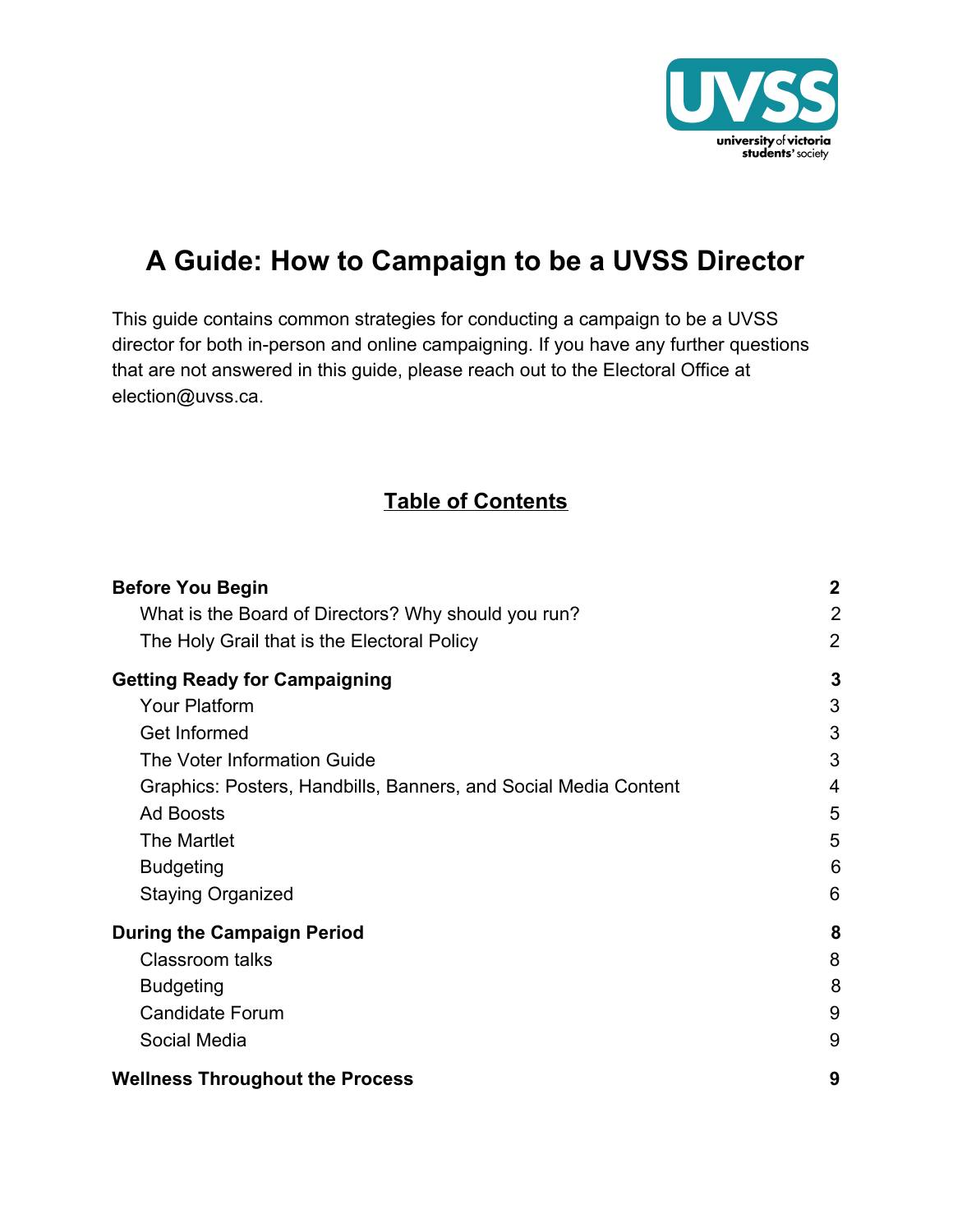

## <span id="page-1-0"></span>Before You Begin

### <span id="page-1-1"></span>What is the Board of Directors? Why should you run?

A democratically elected student Board of Directors leads the activities of the UVSS.

The Board is made up of:

- Five Lead Directors (Director of Events, Director of Finance & Operations, Director of Student Affairs, Director of Outreach & University Relations, and Director of Campaigns & Community Relations)
- Eleven Directors at Large
- One Director of International Student Relations
- [Four Advocacy Group Representatives and the Native Students Union](https://uvss.ca/advocacy-groups-nsu/) [Representative](https://uvss.ca/advocacy-groups-nsu/) (representing the Students of Colour Collective, UVic Pride, the Gender Empowerment Centre, the Society for Students with a Disability, and the Native Students Union)

The Board meets twice each month and all students are welcome to attend! Elections for all positions take place in March (with the occasional by-election in the Fall). The exceptions are the Advocacy Group Representatives, who are elected at each group's general meeting. All undergraduate students are encouraged to run in these elections and gain invaluable job experience while giving back to their campus community.

[More about UVSS Governance.](https://uvss.ca/governance/)

#### <span id="page-1-2"></span>The Holy Grail that is the Electoral Policy

Your first task is to read the [UVSS Electoral Policy,](https://uvsselections.com/policies/) and then read it again. The UVSS Electoral Policy is integral to your success as a candidate. Know the rules, play within them, and if you aren't sure, ask the [UVSS Electoral Office](https://uvsselections.com/)! It's their job to help you, so please take advantage of this resource.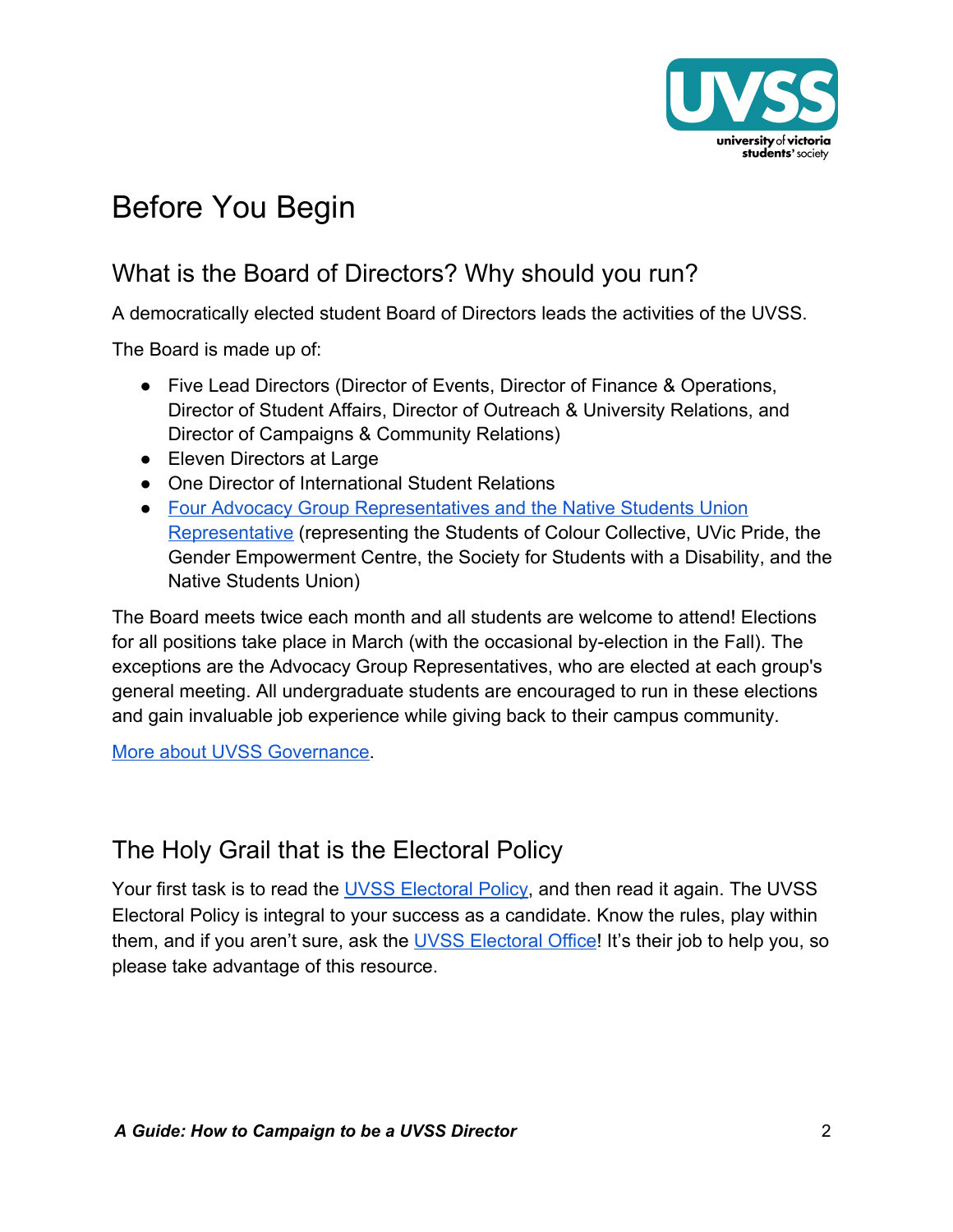

# <span id="page-2-0"></span>Getting Ready for Campaigning

### <span id="page-2-1"></span>Your Platform

Your platform consists of the values and changes you will advocate for once elected. Students will likely be voting for directors based on their platforms. Start building this early on. Your platform should focus on areas you are passionate about and that resonate with undergraduate students. By the time the first day of campaigning begins, you should have your platform ready to go and incorporated into your graphics.

### <span id="page-2-2"></span>Get Informed

If you know what position you would like to run for or are considering your options, reach out to a current or previous director of that position for advice on the day-to-day responsibilities of that position, and to chat about campaigning. They will be able to answer a lot of your specific questions, but keep in mind that they can only provide neutral, non-partisan advice.

### <span id="page-2-3"></span>The Voter Information Guide

The Electoral Office puts out a Voter Information Guide each election. This is a great way to put forward your ideas and platform in a quick and easily accessible manner, along with all the important information and dates that voters need to be kept up to date on the election! After you have submitted your nomination form, the Electoral Office will reach out to you regarding your Voter Information Guide entry. Click [here](https://uvsselections.files.wordpress.com/2020/02/elections_martlet_supplement_2020-2021_final-1.pdf) for an example of a previous Voter Information Guide (previously known as Election Supplement). Be sure to keep it short but still provide your main points.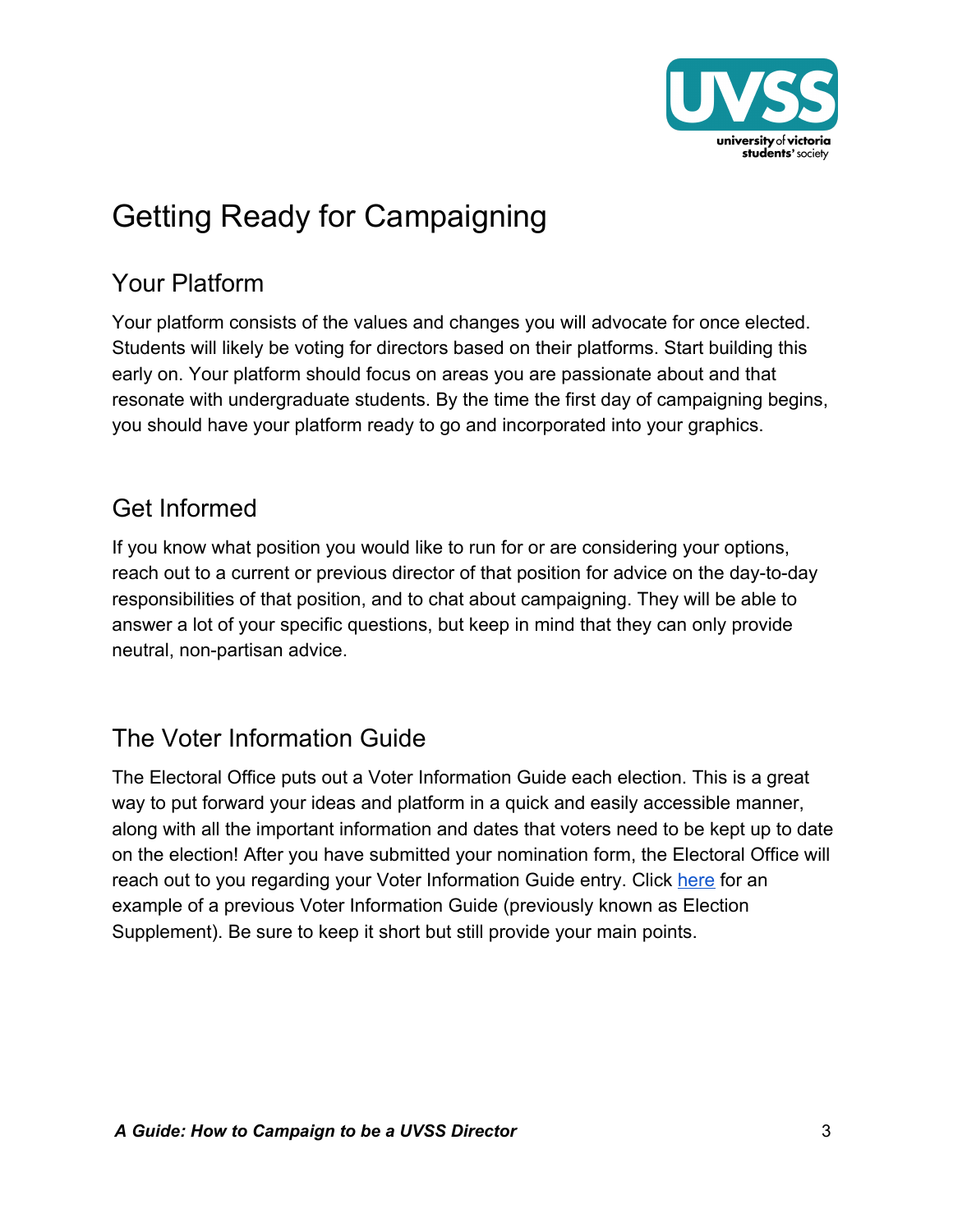

### <span id="page-3-0"></span>Graphics: Posters, Handbills, Banners, and Social Media Content

Please closely consider accessibility when creating graphics. You want your graphics on your banners, posters, handbills and social media content to be clear, hard-hitting, and easy to read. Condense your key platform points down to a digestible format and create your campaign materials from there. Leave the longer and more nuanced information for social media and website content.

During in-person campaigning, most candidates create the following four materials for promoting themselves throughout the campaign period: posters, handbills, banners, and social media content. Posters and banners must be within a certain size (see the [Electoral Policy](https://uvsselections.com/policies/)), but handbills can be any size you want. Remember, all physical posters and banners must be stamped by the electoral office and must be printed using your allocated funding.

Keep track of how many posters and banners you have, as going over your allotted banner/poster limit could result in penalization.

Handbills are typically small versions of your poster distributed when conducting in-person campaigning, also known as canvassing. They usually have your key platform points, your photo, and any social media accounts you have for campaigning. Remember to clear your handbills from empty tables, as stray handbills left on tables are not allowed.

In entirely online campaigning, snazzy, eye-catching graphics are still very helpful to get your key ideas across to the membership through online advertisements and posts. Some of the social media platforms you may want are an Instagram account, a Facebook page, and a website. Do keep in mind to boost events on Instagram, classifying it under a business account will make it much easier to access the boosting capabilities.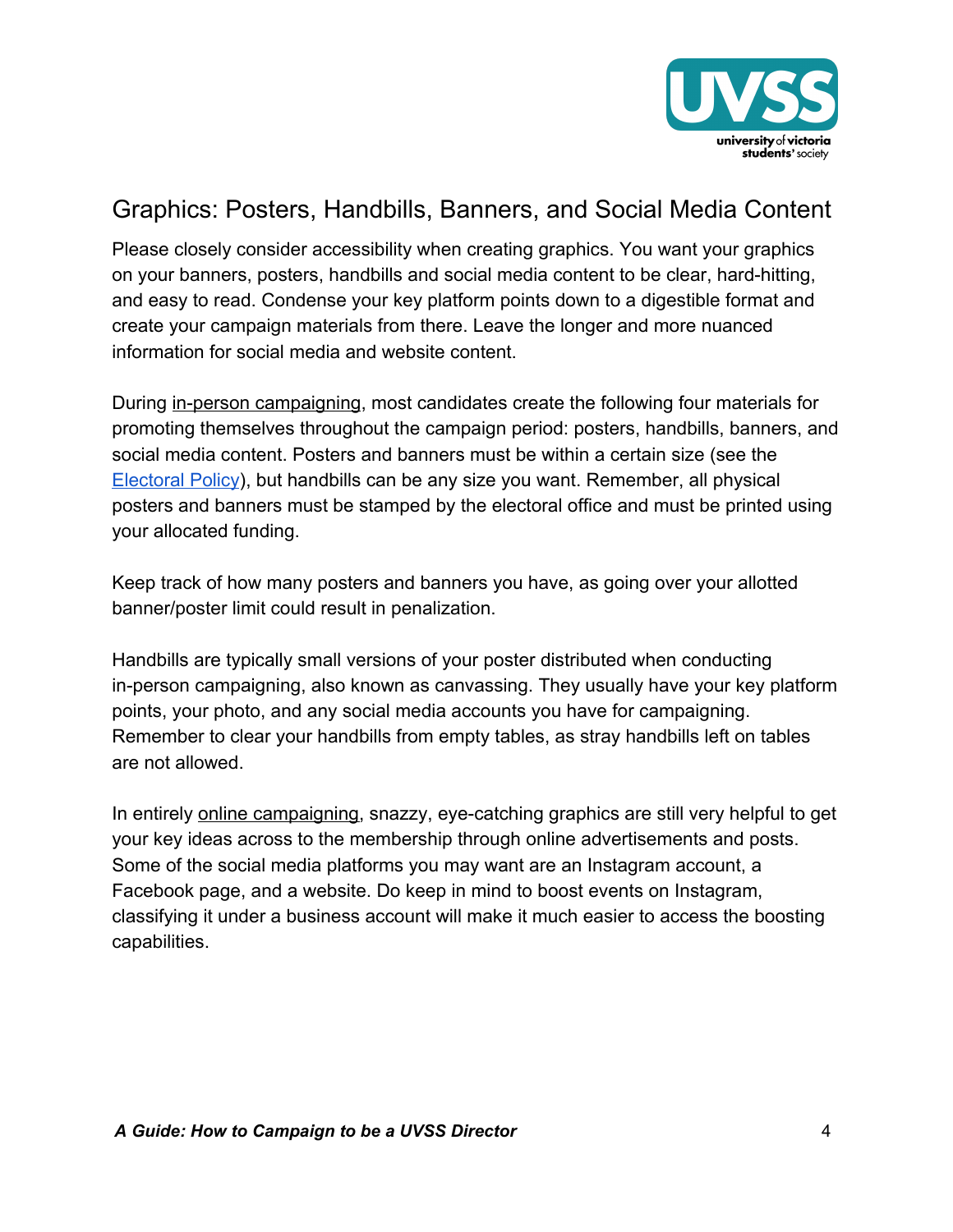

#### <span id="page-4-0"></span>Ad Boosts

Boosting advertisements on social media is an incredibly effective way to get your message out to the masses. There are a few key steps you will want to make sure you follow, for not only will they make the advertisements more effective in reaching your target audience (UVic Undergraduate Students), they will also have important ramifications for your campaign budgeting.

Firstly, make sure you have adequate funds necessary for ad boosting. Facebook and Instagram will give you estimations on the number of people reached per dollar spent, and the duration of the boosted post/video/content. When submitting your preferences for the ad, make sure to adjust the age and distance range to what you think best matches the student population that you wish to see your message!

Secondly, make sure you keep detailed records of these expenses, as they count towards campaign expenses. Failure to do so will likely result in being disqualified from the election. This can be found in the [Electoral Policy](https://uvss.ca/wp-content/uploads/2020/09/Electoral-Policy-Manual-Sept-21-2020.pdf) Section 8.3 Major Infractions. a. v. "**Financial non-compliance** – Includes failure to submit a completed Expense Allowance Form, exceeding spending limits, failure to disclose all expenses and donations, and failure to properly submit receipts after the grace period has elapsed."

You can submit either receipts or screenshots of the advertisement costs that are recorded on your Facebook page account. You can find that information under "Ad Centre" on the left hand side of the Facebook page which you are managing.

### <span id="page-4-1"></span>The Martlet

The Martlet has decided to ensure that candidates can afford to advertise through a special advertisement deal in their newsletter [sample of their newsletter [here](https://mailchi.mp/901a1a2a2f07/inside-this-issue-of-the-martlet-helpful-links-for-students-3240138?e=[UNIQID])]. With an online election, they didn't want candidates' only option to be advertising through large tech companies.

Ad space in their newsletter will cost candidates and referendum proponents and opponents \$40.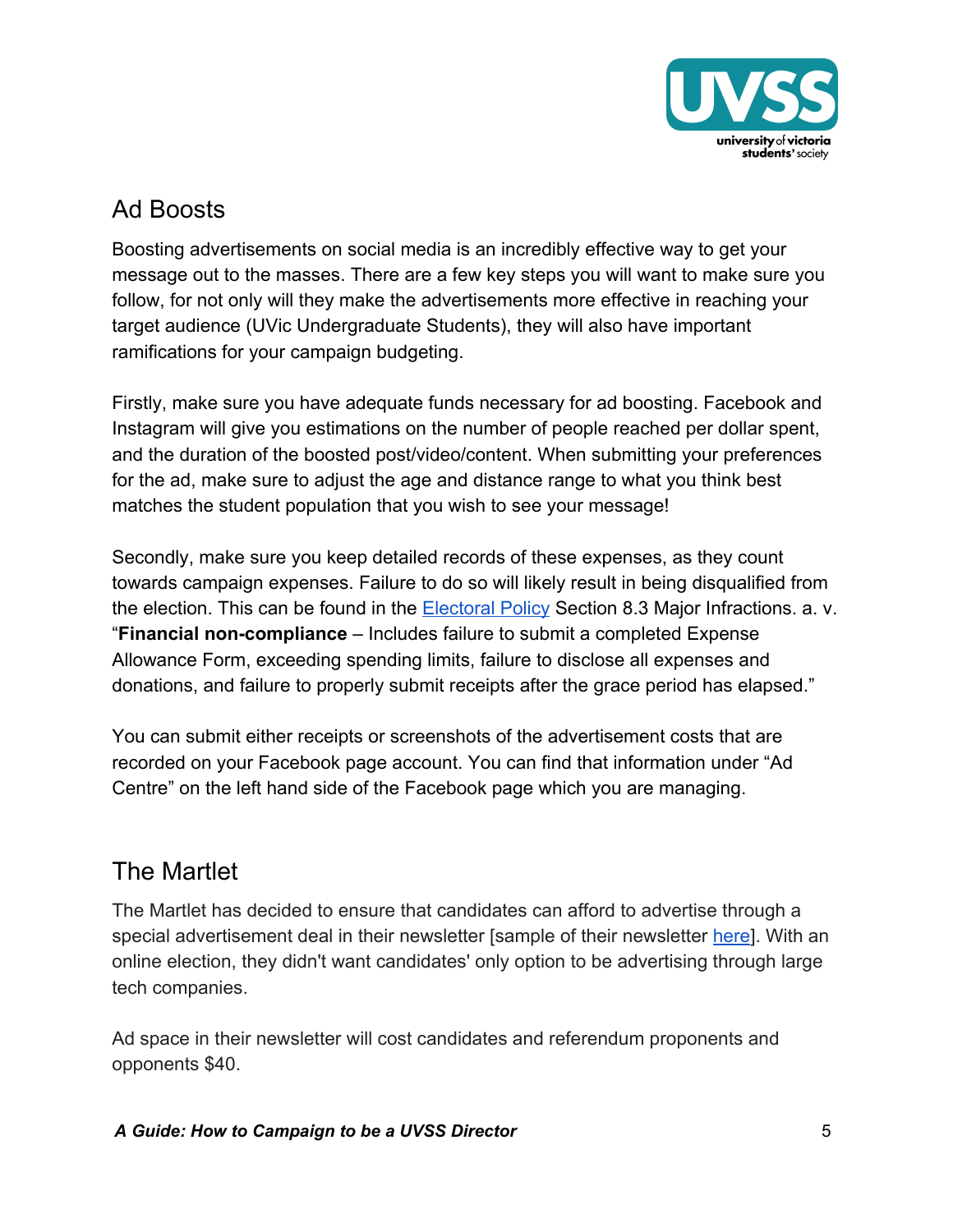

The Martlet is happy to answer questions about the newsletter from candidates through their email: [edit@martlet.ca](mailto:edit@martlet.ca)

Questions specifically about Martlet advertisements can be directed towards [business@martlet.ca](mailto:business@martlet.ca).

#### <span id="page-5-0"></span>Budgeting

Budgeting your expenses is a crucial aspect of your campaign. You will want to check out all the various advertisement and outreach methods, and pick which ones you see as being the most valuable to you! Once you arrive with your preferred methods of outreach, you will want to make sure you budget accordingly. As has been mentioned before, KEEP RECORDS of your financial expenses. The importance of this cannot be understated.

You do not need to use all the money allotted to your campaign, but you do want to make sure you do NOT go over the specified amount given to you. This will result in disqualification from the electoral event.

Try and get your budgeting done before you start campaigning, rather than as you go along. Expenses can catch up with you quicker than you might realize, so it could also be helpful to leave a specified amount for unexpected costs.

### <span id="page-5-1"></span>Staying Organized

Start to plan as early as possible. Schedule when you are going to get the following tasks completed to stay organized. As is shown in the Electoral Policy, you have a specific budget to stay within. Be sure to stay within the budget and to provide all receipts and proof of expenses, as any financial misconducts may have repercussions.

See below for a recommended timeline: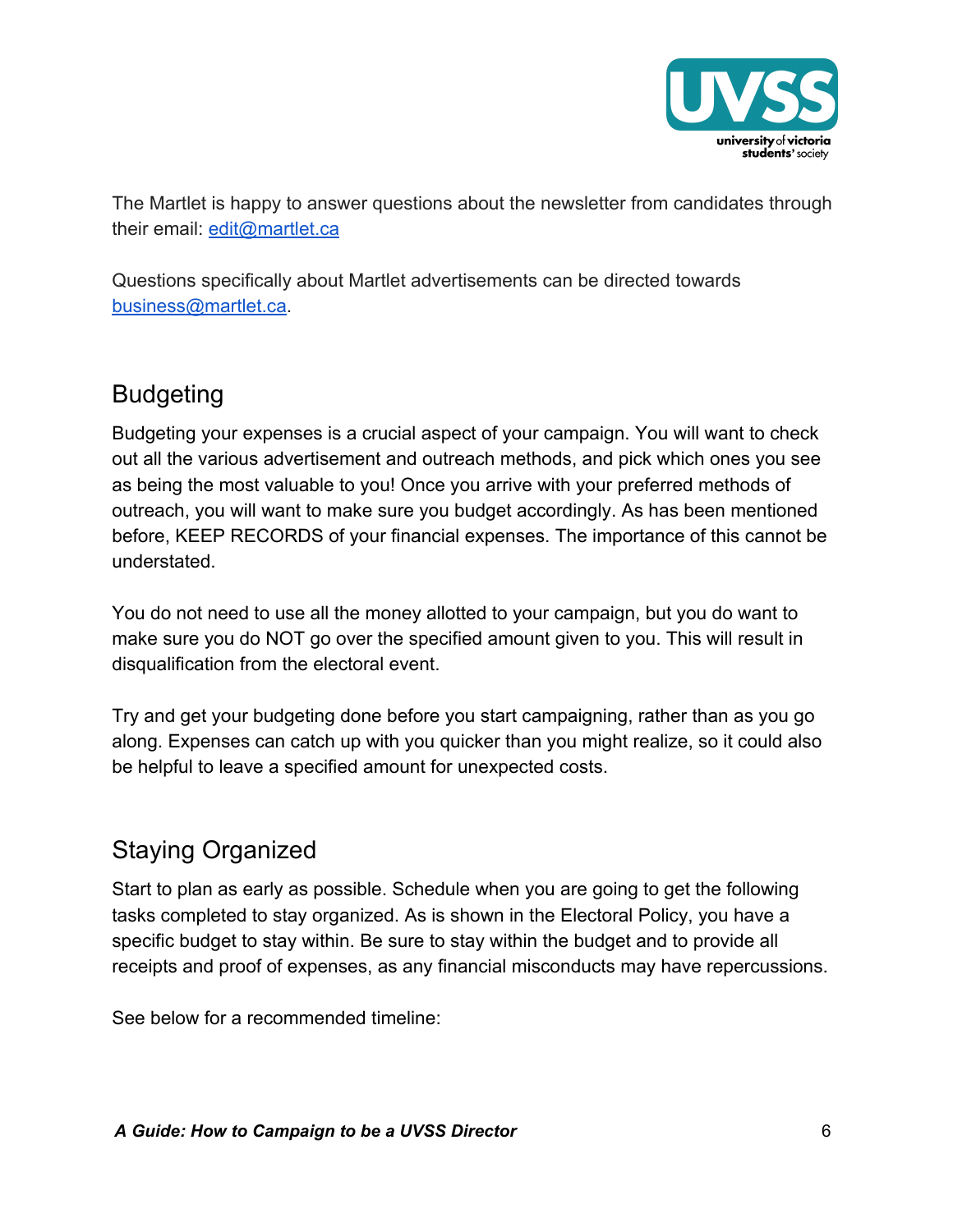

| <b>Activity</b>                                                                                                                                                                                                                                                               | <b>Completion date</b>                                                                                                                                                                                                                                                                                                                                                                                                                                                                                                                             |
|-------------------------------------------------------------------------------------------------------------------------------------------------------------------------------------------------------------------------------------------------------------------------------|----------------------------------------------------------------------------------------------------------------------------------------------------------------------------------------------------------------------------------------------------------------------------------------------------------------------------------------------------------------------------------------------------------------------------------------------------------------------------------------------------------------------------------------------------|
| In-person campaigning: Create<br>graphics for your posters, banners,<br>handbills, and social media posts;<br>schedule when you will assemble<br>banners and tape up posters and<br>banners<br><b>Online campaigning only: Create</b><br>graphics for your social media posts | In-person campaigning: You should start making<br>your graphics as early as possible for your<br>posters and banners. Pay special attention to the<br>size of these materials, as there are restrictions<br>outlined in the Electoral Policy. A week before<br>campaigning, print and cut out handbills, posters,<br>and other physical campaign materials. Physical<br>posters and banners must be stamped by the<br>Electoral Office. [Tip: use Gorilla Tape when<br>taping up banners and posters to exterior<br>surfaces! It sticks the best.] |
| Create a schedule for social media<br>posts                                                                                                                                                                                                                                   | Have a loose schedule in mind for your social<br>media posts a week in advance. Be sure to use a<br>variation of videos, pictures, and sources to<br>attract the most interest.                                                                                                                                                                                                                                                                                                                                                                    |
| Create a schedule for classroom<br>talks you will do                                                                                                                                                                                                                          | Two weeks before campaigning will allow you to<br>email your professors if you need extensions, or<br>allow abstentions from class to allot extra<br>campaign time!                                                                                                                                                                                                                                                                                                                                                                                |
| In-person campaigning only: Think<br>about which hours in the day you will<br>spend canvassing                                                                                                                                                                                | A week before campaigning will create enough<br>space for you to see where you have extra time<br>in your schedule, and take full advantage of<br>canvassing.                                                                                                                                                                                                                                                                                                                                                                                      |
| Create a detailed budget                                                                                                                                                                                                                                                      | Two weeks prior to campaigning will be best so<br>that you can begin preparing graphics, printing<br>them, and scheduling social media posts!                                                                                                                                                                                                                                                                                                                                                                                                      |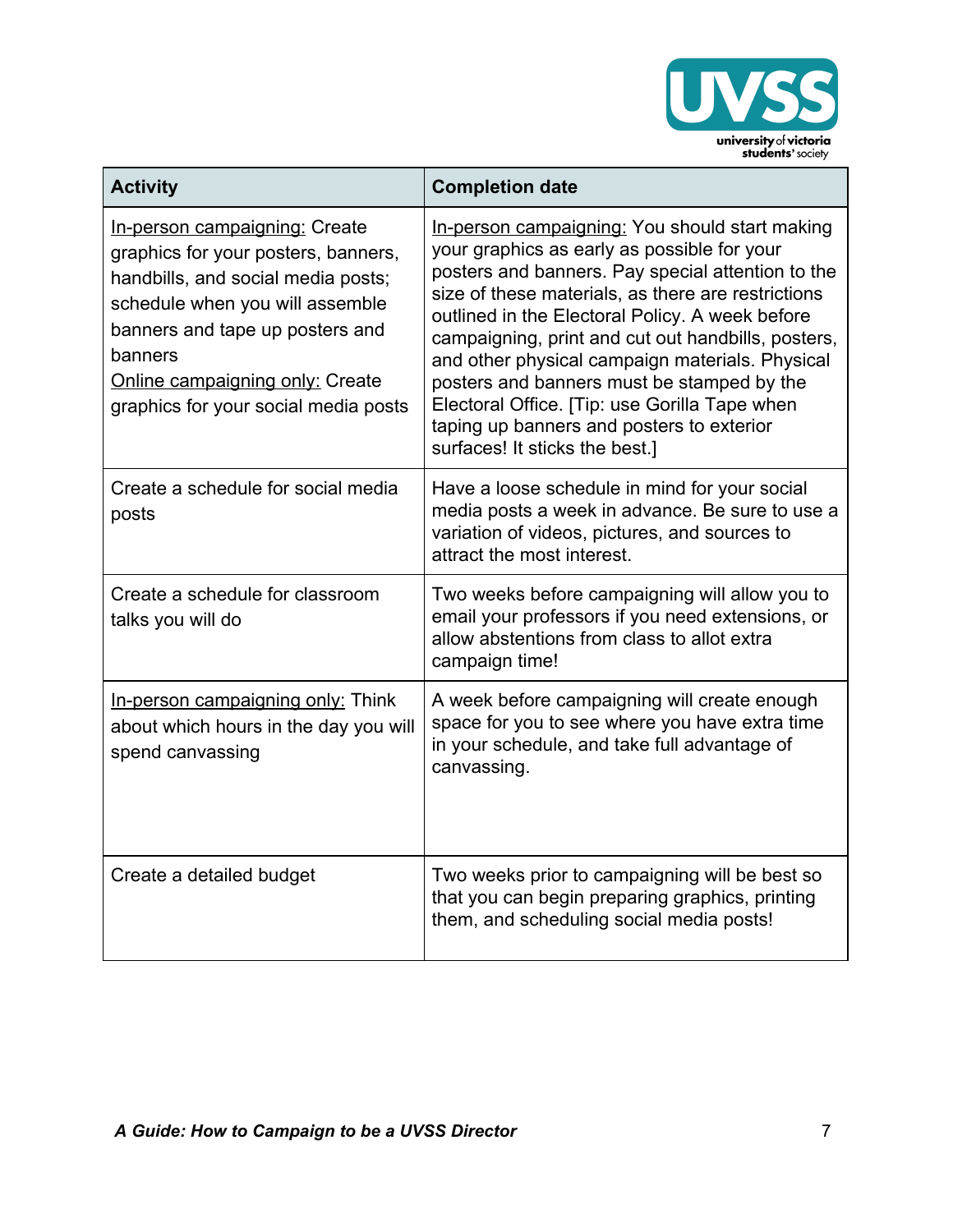

# <span id="page-7-0"></span>During the Campaign Period

At the end of the day, getting out and meeting your voters where they are is what wins. Build a list of all the tasks that you need to do, paying special attention to classroom talks and canvassing. Be sure not to start campaigning early, as this will have heavy penalties or even result in disqualification.

#### <span id="page-7-1"></span>Classroom talks

The best way you can reach as many students as possible is to meet them where they are: their classrooms. Email the Chief Electoral Officer, election@uvss.ca, to receive a list of all UVic classes, including information on when they are, where they are, and how many students are in each class. During these talks, speak for 30 to 60 seconds about who you are, what you are running on, and how people can vote. You are usually able to leave your name, key platform points, and the link to vote on the board.

For in-person campaigning, common practice is to arrive a few minutes before the class and ask the professor if you can speak to the class shortly before class begins. Don't be afraid to speak up to get their attention!

For online campaigning, it is best practice to email the professor first asking if you can take a few minutes before the class begins to make an announcement on your candidacy. You are usually able to leave your name, key platform points, and the link to vote in the chat.

#### <span id="page-7-2"></span>Budgeting

Keep track of all your spending! You do not want to have one receipt missing or one cent over your budget. Make sure to keep every single receipt in a safe place. As mentioned above, when submitting expenses to the Electoral Office, you can submit pictures of your receipts, and of the itemized lists of expenses from the pages which you are managing!